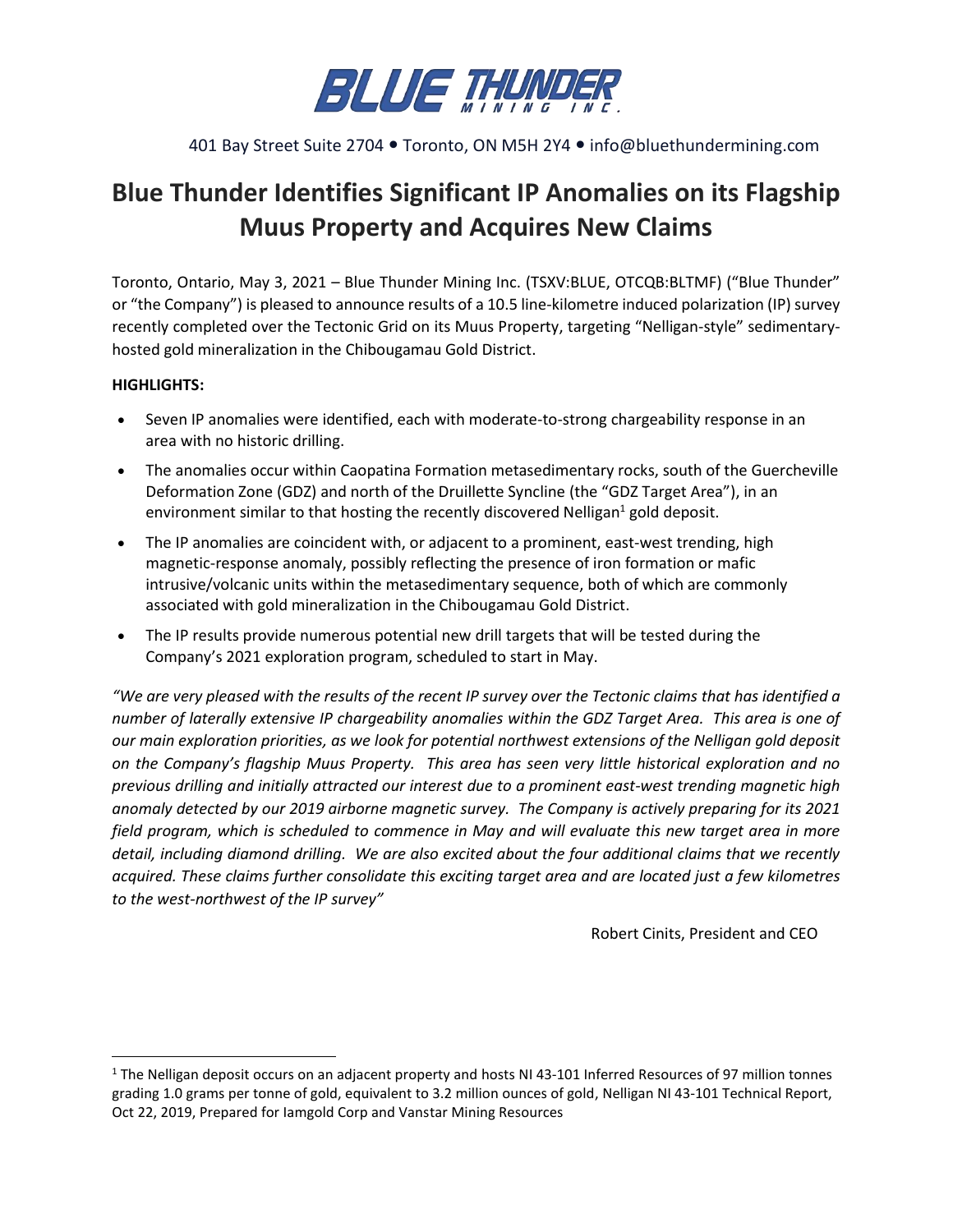## **Overview of IP Survey and Results on the Tectonic Grid**

During February 2021, Blue Thunder commissioned Geosig Inc. of Quebec City (Quebec) to complete a 10.5 line-kilometre IP survey within a block of forty-seven (47) claims optioned from Ressources Tectonic Inc. in February 2019, in which the Company has an option to earn a 100% interest<sup>2</sup> (Figure 1). The objective of the IP survey was to identify new conductors, potentially associated with gold and/or base metal sulphide mineralization.

The survey used a dipole-dipole array and comprised of eleven (11) north-south oriented lines, spaced 200 metres apart (Figure 2), centred over a prominent, east-west trending magnetic high anomaly hosted within Caopatina Formation metasedimentary rocks. The magnetic anomaly trends east-west for approximately 2.7 kilometres within the Muus Property (Figure 3) and was highlighted by the Company as a target area of interest. The magnetic anomaly may indicate iron formation horizon(s) within the metasedimentary rocks that could serve as a geochemical trap for gold mineralization, or reflect magnetite-rich mafic/ultramafic intrusions, which could have served as a local heat-source driving the circulation of potentially gold-bearing hydrothermal fluids. The areas surrounding the magnetic high anomaly is generally of lower magnetic intensity, possibly indicative of magnetic destruction related to hydrothermal alteration. Importantly, the target occurs in an area devoid of bedrock exposure and with no historic drilling.

In all, seven IP anomalies were identified, each with a roughly east-west trend and most with strong and very well-defined IP responses (Figures 2 and 3). Several of the IP anomalies remain open to the east or west. Of note, five of the seven IP anomalies (Anomalies IP-3, -4, -5, -6 and -7) are coincident with the magnetic high response and form sub-parallel, east-west segments, each ranging from approximately 175 to 1,000 metres. Breaks and offsets in the continuity of these segments may be caused by northeast trending faults. These IP anomalies could represent sulphide horizons potentially associated with gold mineralization and/or base metals.

In addition, the IP survey identified a discrete, very high chargeability/high resistivity response in the northwest sector of the IP grid (Anomaly IP-1) that is coincident with a zone of low magnetism. Such a geophysical signature may be attributable to the pressence of disseminated sulphides producing a high chargeability response within a zone of silicification (associated with magnetite destruction and high resistivity signatures). Finally, a moderately strong IP response, identified in the northeast sector of the grid, extends for 200 metres towards the northeast and remains open in that direction.

As part of its upcoming 2021 field season, Blue Thunder intends to test selected IP anomalies with diamond drilling and will further evaluate the area as part of a regional till sampling survey, which may include follow-up trenching and channel sampling. Based on results, prospective targets will be further evaluated and potentially drill tested later this year.

## **Acquisition of New Claims**

On April 26, 2021 the Company acquired 100% interest in four mining claims from a private vendor (the Vendor) that are contiguous with the southwestern part of the Muus property (see Figure 1). In total, the

<sup>&</sup>lt;sup>2</sup> Refer to the December 31, 2020 Year-end MD&A filed under the Company's Sedar profile ([www.sedar.com\)](http://www.sedar.com/) for details on the option agreement signed between the Company and Ressources Tectonic Inc.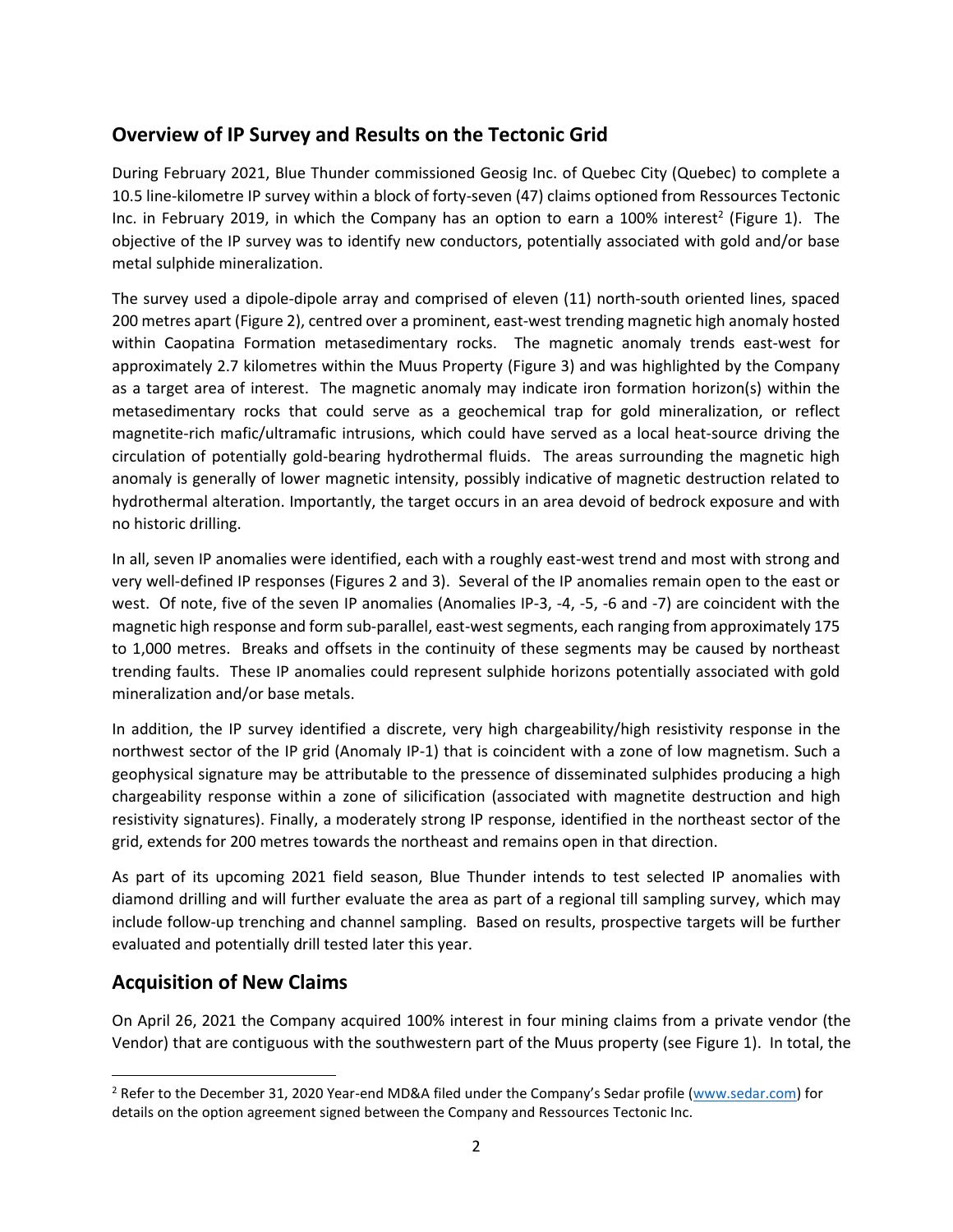four claims represent a land package of approximately 224 hectares, which adds to the existing 51,607 hectares currently owned by Blue Thunder in the Chibougamau Gold District. In consideration for the claims, the Company will issue 200,000 common shares to the Vendor, subject to TSX-V approval, and \$5,000 cash. The Vendor will also receive a 2% net smelter return (NSR) royalty, of which the Company can buy back 1% at anytime for a payment of \$500,000. The shares will be subject to a 4-month hold period.

#### **QAQC and Qualified Person**

The scientific and technical information that forms the basis for parts of this press release was reviewed and approved by John Langton (P.Geo.), who is a Qualified Person (QP) as defined by National Instrument 43-101.

## **COVID-19**

On February 22, 2021, the government of Quebec down-graded the "Nord-du-Québec" region, in which the Company's Muus Project occurs, from Level 4 (Red) to Level 3 (Orange), which was recently followed by a further downgrade to Level 2 (Yellow) on March 26, 2021. The Company continues to monitor developments related to the COVID-19 pandemic very closely.

In conformity with guidelines proposed by the Québec government's "Commission des norms, de l'equité, de la santé et de la sécurité du travail" (CNESST) the Company has implemented a strict COVID-19 management plan that complies with provincial government directives and guidelines with the main objective to safeguard the health and safety of our workers, stakeholders and local community members in light of the COVID-19 pandemic.

#### **About Blue Thunder**

Blue Thunder (TSXV:BLUE, OTCQB:BLTMF) is a gold exploration company that controls 100% of a large land position near Chibougamau, Québec. The Muus Project covers approximately 52,000 hectares in five noncontiguous claim blocks in the eastern part of the Abitibi Greenstone Belt, referred to as the Muus, Muus East, Fancamp, Nisk and Embry properties. The Project is considered particularly prospective for gold and base metal mineralization, as a series of prominent ductile and brittle fault‐sets transect the Property, including the Guercheville and Fancamp deformation zones, both of which are associated with numerous past and currently producing precious‐ and base‐metal mines in the District.

ON BEHALF OF THE BOARD Robert Cinits President and CEO Blue Thunder Mining Inc. 401 Bay Street, Suite 2704, P.O. Box 4, Toronto, Ontario, M5H 2Y4 Tel: (647) 848-1009 *"Neither the TSX Venture Exchange nor its Regulation Services Provider (as that term is defined in policies of the TSX Venture Exchange) accepts responsibility for the adequacy or accuracy of this release."*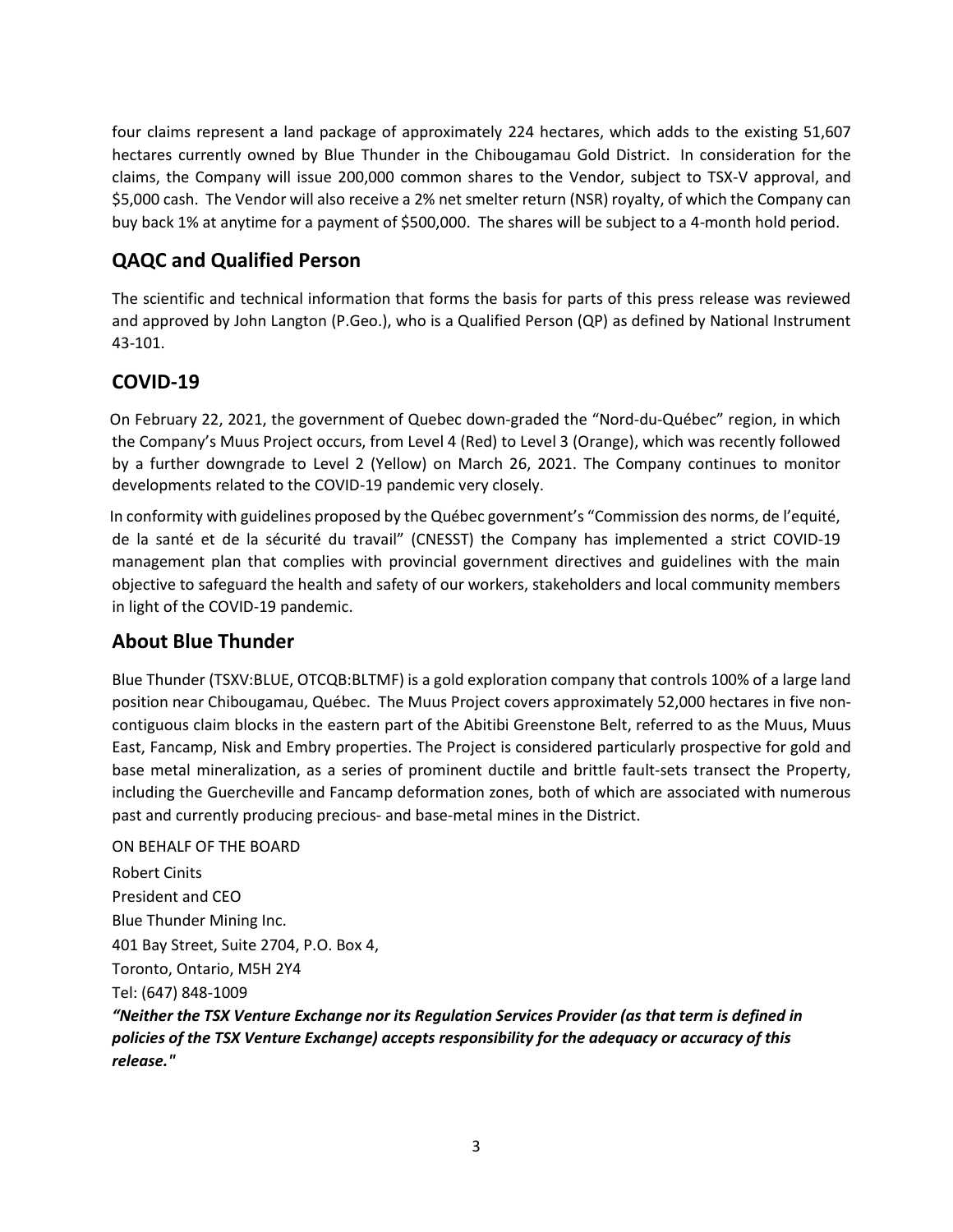#### *Cautionary Note Regarding Forward-Looking Statements*

*This press release contains forward-looking statements and forward-looking information (collectively, "forward-looking statements") within the meaning of applicable Canadian securities legislation. All statements, other than statements of historical fact, included herein including, without limitation, statements regarding the anticipated content, commencement, anticipated exploration program results, the ability to complete future financings, the ability to complete the required permitting, the ability to complete the exploration program and drilling, and the anticipated business plans and timing of future activities of the Company, are forward-looking statements. Although the Company believes that such statements are reasonable, it can give no assurance that such expectations will prove to be correct. Forward-looking statements are typically identified by words such as: believe, expect, anticipate, intend, estimate, postulate and similar expressions, or are those, which, by their nature, refer to future events. The Company cautions investors that any forward-looking statements by the Company are not guarantees of future results or performance, and that actual results may differ materially from those in forward looking statements as a result of various factors, including, but not limited to, the state of the financial markets for the Company's equity securities, the state of the commodity markets generally, variations in the nature, the analytical results from surface trenching and sampling program, including diamond drilling programs, the results of IP surveying, the results of soil and till sampling program. the quality and quantity of any mineral deposits that may be located, variations in the market price of any mineral products the Company may produce or plan to produce, the inability of the Company to obtain any necessary permits, consents or authorizations required, including TSXV acceptance, for its planned activities, the inability of the Company to produce minerals from its properties successfully or profitably, to continue its projected growth, to raise the necessary capital or to be fully able to implement its business strategies, the potential impact of COVID-19 (coronavirus) on the Company's exploration program and on the Company's general business, operations and financial condition, and other risks and uncertainties. All of the Company's Canadian public disclosure filings may be accessed via [www.sedar.com](http://www.sedar.com/) and readers are urged to review these materials, including the technical reports filed with respect to the Company's mineral properties. This news release contains information with respect to adjacent or similar mineral properties in the Chibougamau District in respect of which the Company has no interest or rights to explore or mine. Readers are cautioned that the Company has no interest in or right to acquire any interest in any such properties, and that mineral deposits, and the results of any mining thereof, on adjacent or similar properties, are not indicative of mineral deposits on the Company's properties or any potential exploitation thereof.*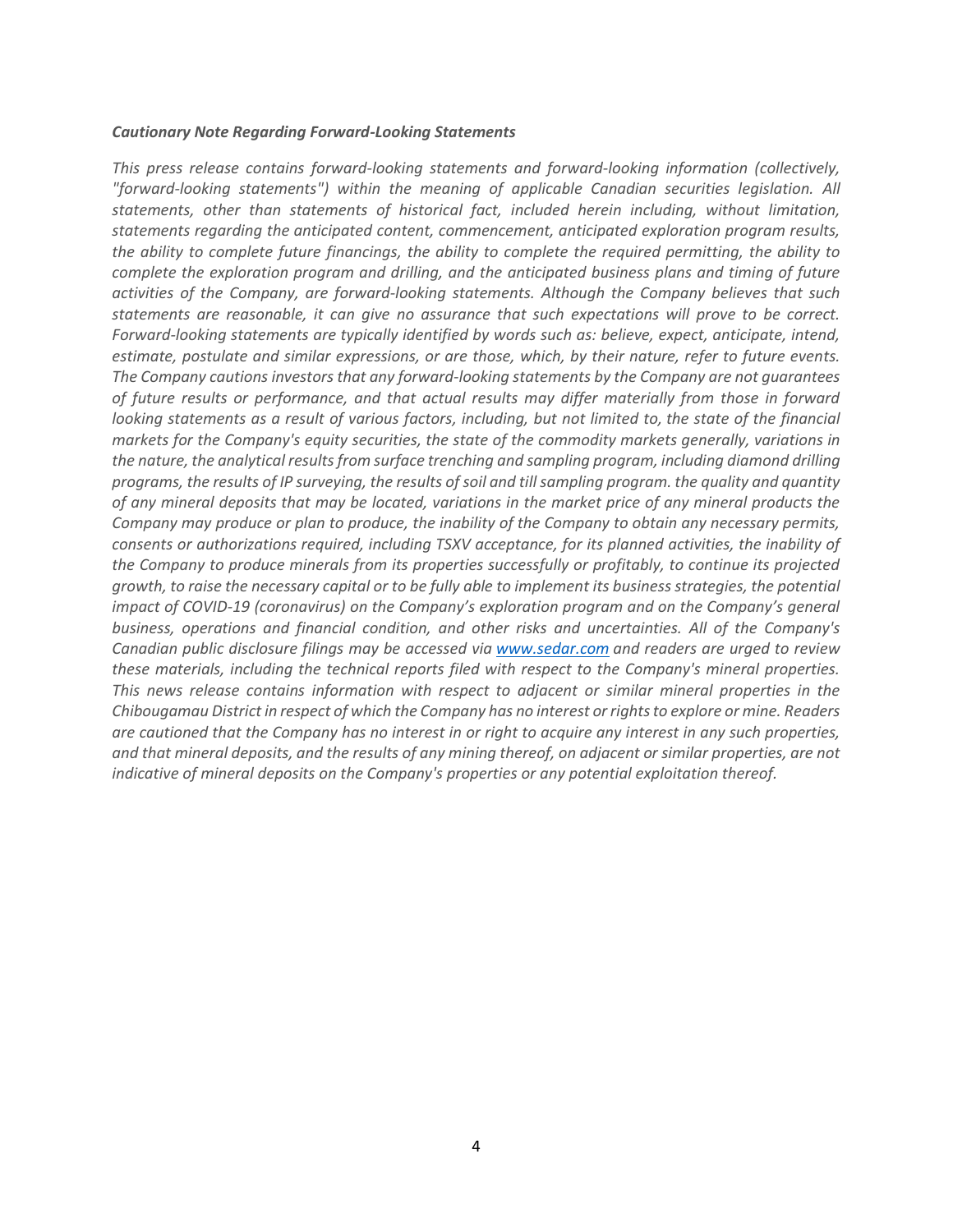

*Figure 1: General geology of the Muus Property with the Location of Tectonic IP Grid and New Claims*